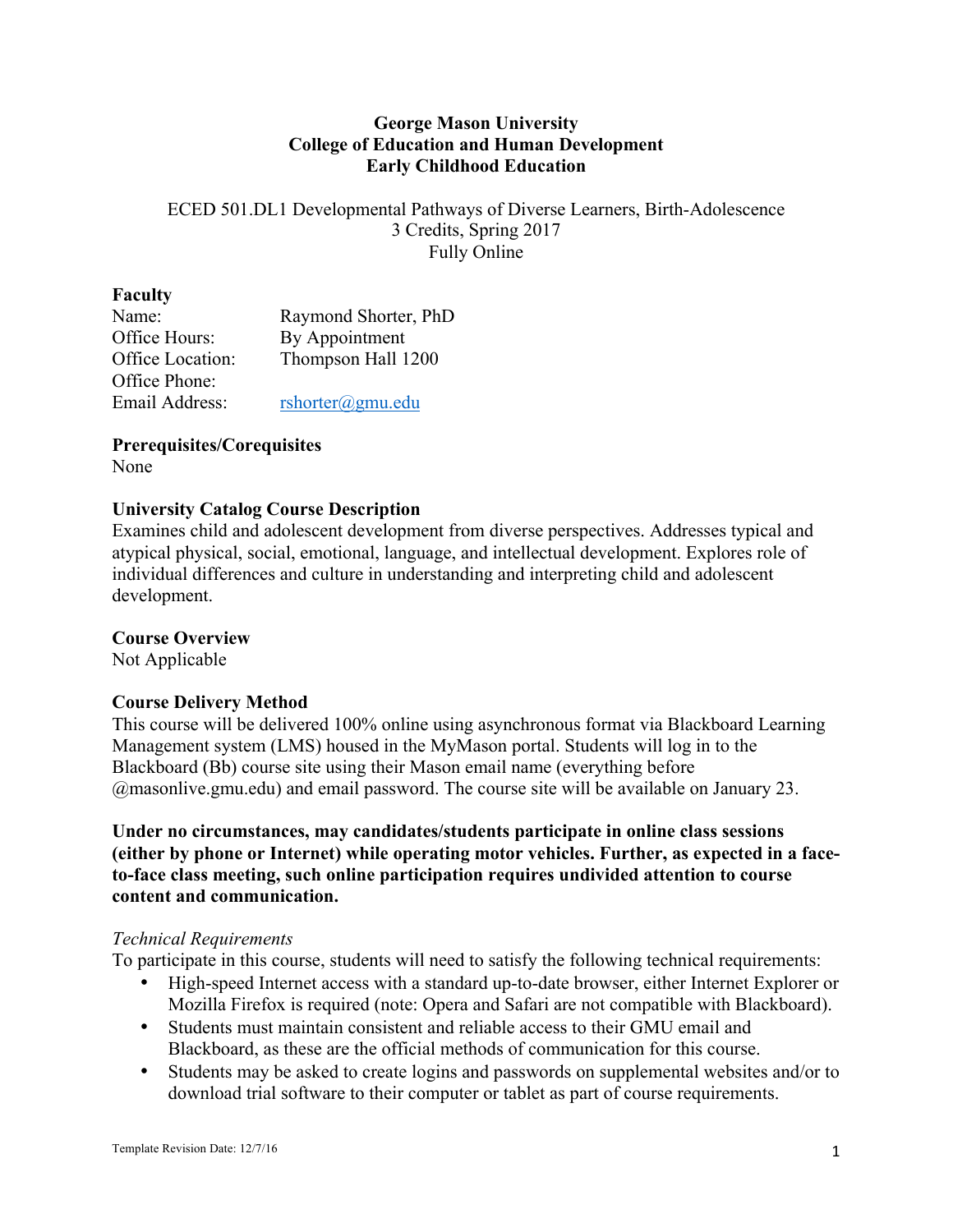- The following software plug-ins for PCs and Macs, respectively, are available for free download:
	- o Adobe Acrobat Reader: https://get.adobe.com/reader/
	- o Windows Media Player: https://windows.microsoft.com/en-us/windows/downloads/windows-mediaplayer/
	- o Apple Quick Time Player: www.apple.com/quicktime/download/

# *Expectations*

- Course Week: Because asynchronous courses do not have a "fixed" meeting day, our week will start on Monday and finish on Sunday.
- Log-in Frequency: Students must actively check the course Blackboard site and their GMU email for communications from the instructor, class discussions, and/or access to course materials at least 4 times per week.
- Participation: Students are expected to actively engage in all course activities throughout the semester, which includes viewing all course materials, completing course activities and assignments, and participating in course discussions and group interactions.
- Technical Competence: Students are expected to demonstrate competence in the use of all course technology. Students who are struggling with technical components of the course are expected to seek assistance from the instructor and/or College or University technical services.
- Technical Issues: Students should anticipate some technical difficulties during the semester and should, therefore, budget their time accordingly. Late work will not be accepted based on individual technical issues.
- Workload: Please be aware that this course is **not** self-paced. Students are expected to meet *specific deadlines* and *due dates* listed in the **Class Schedule** section of this syllabus. It is the student's responsibility to keep track of the weekly course schedule of topics, readings, activities, and assignments due.
- Instructor Support: Students may schedule a one-on-one meeting to discuss course requirements, content or other course-related issues. Those unable to come to a Mason campus can meet with the instructor via telephone or web conference. Students should email the instructor to schedule a one-on-one session, including their preferred meeting method and suggested dates/times.
- Netiquette: The course environment is a collaborative space. Experience shows that even an innocent remark typed in the online environment can be misconstrued. Students must always re-read their responses carefully before posting them, so as others do not consider them as personal offenses. *Be positive in your approach with others and diplomatic in selecting your words*. Remember that you are not competing with classmates, but sharing information and learning from others. All faculty are similarly expected to be respectful in all communications.
- Accommodations: Online learners who require effective accommodations to insure accessibility must be registered with George Mason University Disability Services.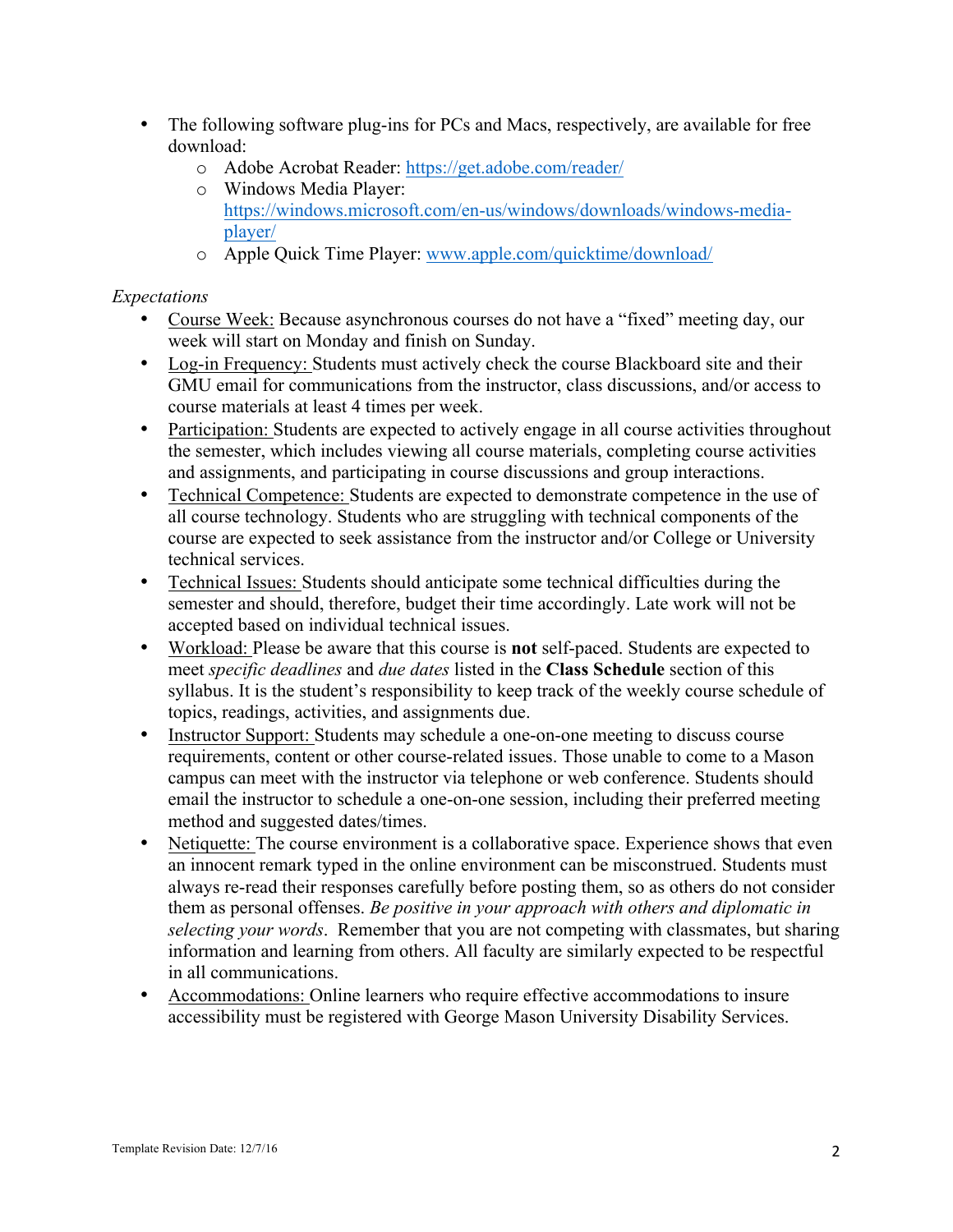# **Learner Outcomes or Objectives**

This course is designed to enable students to do the following:

- 1. Describe the major theories of development and critically examine the theories as they apply to the lives of culturally, linguistically, and ability diverse children and their families.
- 2. Examine the transactional nature of overall development in the context of the family, community, socioeconomic conditions, and culture.
- 3. Identify typical developmental milestones of diverse children from birth through adolescence and their cultural and socioeconomic variations.
- 4. Observe and describe overall development in the social and emotional domains as well as physical and cognitive as it occurs in natural environments and through play.
- 5. Identify environmental and biological/physical/medical at-risk factors that can contribute to possible developmental risk and atypical development across the physical, cognitive, social, and emotional domains.
- 6. Discuss the etiology of major disabilities as well as giftedness.
- 7. Select culturally and linguistically appropriate resources to use with diverse families and their children.
- 8. Identify culturally and linguistically responsive professional practices that facilitate development in the physical, cognitive, social, and emotional domains.
- 9. Explain the effects of child abuse and neglect on development.

# **Professional Standards (Council of Exceptional Children and National Association for the Education of Young Children)**

Upon completion of this course, students will have met the following professional standards:

#### **CEC Standard Elements**

*CEC 1.1 Beginning special education professionals understand how language, culture, and family background influence the learning of individuals with exceptionalities.*

#### **NAEYC Standard Elements**

*NAEYC 1a Knowing and understanding young children's characteristics and needs. NAEYC 1b Knowing and understanding the multiple influences on development and learning.*

#### **Required Texts**

- American Psychological Association. (2010). *Publication manual of the American Psychological Association*  $(6^{th}$  ed.). Washington, DC: Author.
- Lightfoot, C., Cole, M., & Cole. S. (2013). *The development of children* (7<sup>th</sup> ed.). New York, NY: Worth.

This course also requires reading published journal articles on human development. Example journals include the following: *Early Education and Development*, *Child Development*, and *Human Development*. These and other journals are available on the Mason library website.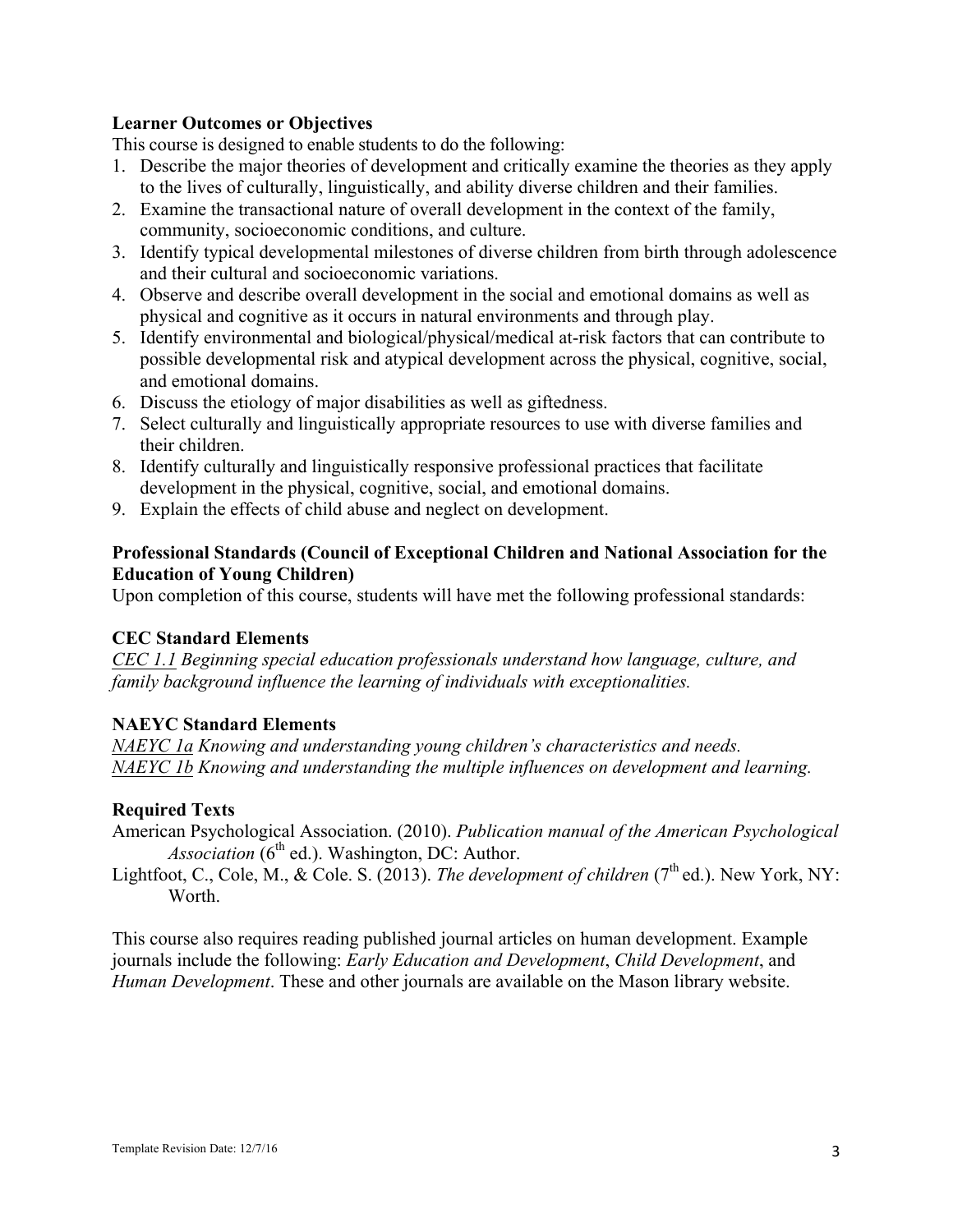#### **Course Performance Evaluation**

Students are expected to submit all assignments on time in the manner outlined by the instructor (e.g., Blackboard, Tk20, hard copy).

| <b>Assignments</b>                  | <b>Due Date</b> | <b>Points</b> |
|-------------------------------------|-----------------|---------------|
| Attendance and Participation        | Ongoing         | 15            |
| Developmental Theory Presentation   | February 19     | 20            |
| Journal Article Review              | March 5         |               |
| Case Studies Analysis Paper         |                 |               |
| Infant/Toddler                      | March 20        | 20            |
| Preschool<br>٠                      | April 10        | 20            |
| Early Elementary                    | May 15          | 20            |
| Full Case Studies Analysis uploaded | May 15          |               |
| to Tk20 on Bb                       |                 |               |
| <b>TOTAL</b>                        |                 | 100           |

#### • **Assignments and/or Examinations**

#### **Developmental Theory Paper (20 points)**

In order that all class members leave this course with an overview of the most prominent developmental theories in the field of early childhood education and gain a critical perspective on the values and liabilities of different theories and their application, students will prepare a review of a developmental theory and associated theorists. Grand theories covered in the text include psychodynamic theories, behaviorist theories, Piaget's constructive theory, and Vygotsky's sociocultural theory. Modern theories covered include evolutionary theories, social learning theories, information-processing theories, and systems theories. Students will select three theoretical perspectives and write a 2-3 page, double space summary on each (total between 6-9 pages) theory that includes at least the following: 1. Important theorists within the particular paradigm

- 2. Key tenets of the theory
- 3. How theory explains cultural differences that are apparent in development
- 4. How theory explains variation in development, including disabilities
- 5. Weaknesses and strengths of theory
- 6. The impact of the theory on education

#### **Journal Article Review (5 points)**

Students will read and review a *peer-reviewed, empirical-research journal article published in the past decade*. The article should (1) address development or learning in infancy, early childhood, middle childhood, or adolescence and (2) should focus on children or adolescents with diverse cultural, linguistic, or economic backgrounds or on children with disabilities. **The article needs to be approved by instructor before review takes place.** 

Students will (1) provide a summary of the content in the article, focusing especially on why the study was undertaken and what was found or learned. They will specify (2) how the content in the article is consistent or inconsistent with the information presented in their course text and (3) how it adds to their knowledge base on development and learning. The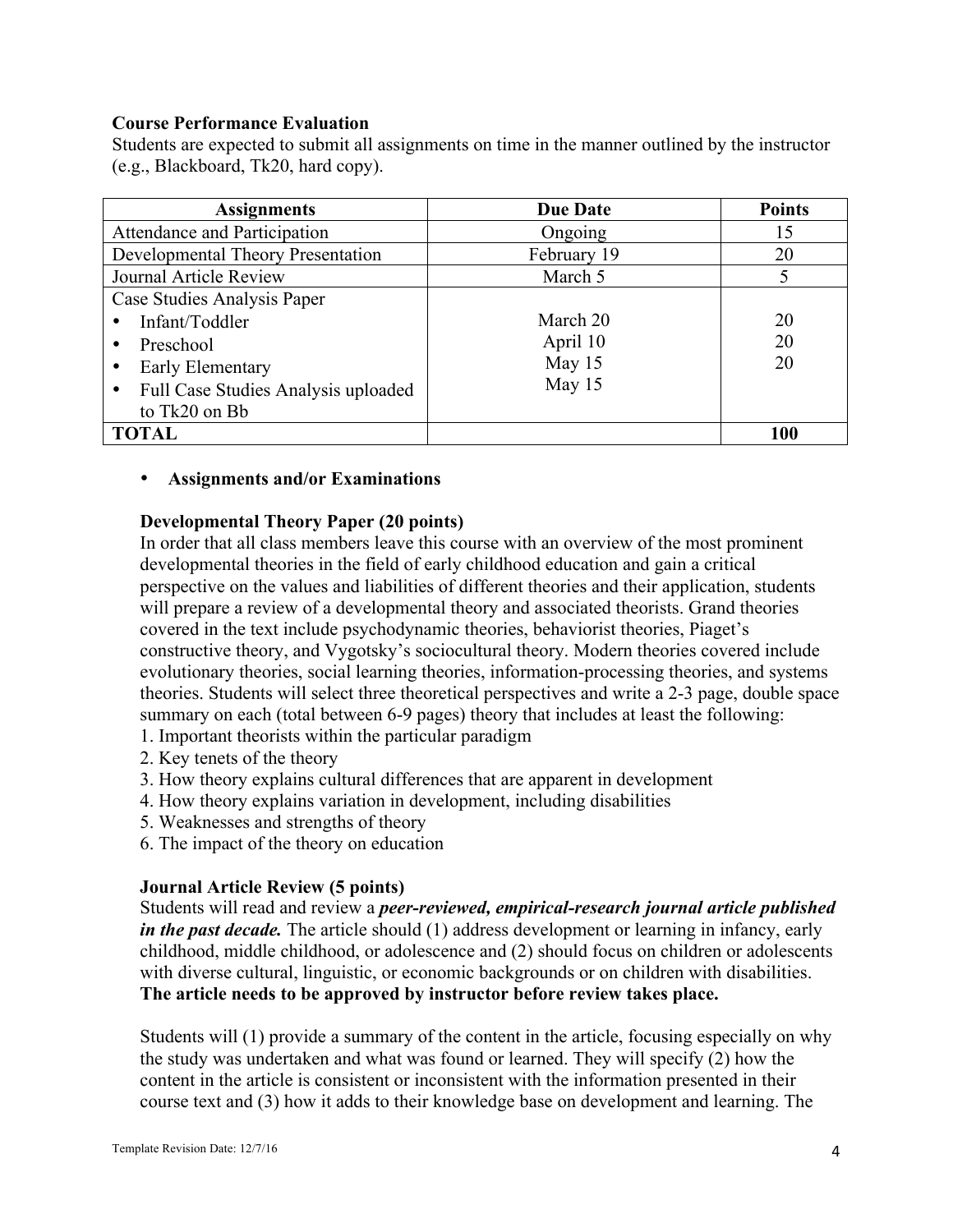review should be about 2 pages (but no more than 3 pages) in length plus title and reference pages.

**Understanding and Integrating Developmental Pathways Case Studies Analysis (60 points)**  This is Key Assessment 2 Content Knowledge that shows evidence of meeting CEC and NAEYC Standards. Students will submit the case studies analysis in three parts: (a) infant/toddler, (b) preschool, and (c) early elementary. Students will consolidate the three case studies analyses into one document and will submit the consolidated document to Tk20 through Blackboard. Final course grades will not be released until the consolidated document is uploaded. The assessment description and scoring rubric is attached. Each case study analysis is 20 points.

# • **Other Requirements**

# **Attendance and Participation (15 points)**

Because active participation and engagement are imperative for optimal learning, preparation for and participation in online-class activities will be evaluated based on the following criteria:

- Students complete readings and prepare for class activities prior to class as is evidenced by their ability to discuss and write about the concepts presented and examined in the texts as well as participate fully in related activities.
- Students are actively involved in online-class and online learning experiences as is evidenced by (1) participating in all activities, (2) engaging in small- and large-group discussions, (3) completing written work related to the activities, and (4) supporting the participation and learning of classmates.
- Students show evidence of critical reflective thinking through in-class and online discussions, activities, and written reflections.

# **Written Assignments**

All formal written assignments will be evaluated for content and presentation. The American Psychological Association, Sixth Edition (APA) style will be followed for all written work. All written work unless otherwise noted must be completed on a word processor and should be proofread carefully. (Use spell check!) If students are not confident of their own ability to catch errors, they should have another person proofread their work. When in doubt, they should check the APA manual. Portions of the APA manual appear at the Style Manuals link on the Mason library web at http://infoguides.gmu.edu/content.php?pid=39979. Students may consult the Writing Center for additional writing support.

Students will do the following:

- 1. Present ideas in a clear, concise, and organized manner. (Avoid wordiness and redundancy.)
- 2. Develop points coherently, definitively, and thoroughly.
- 3. Refer to appropriate authorities, studies, and examples to document where appropriate. (Avoid meaningless generalizations, unwarranted assumptions, and unsupported opinions.)
- 4. Use correct capitalization, punctuation, spelling, and grammar.

Type the paper with double spacing, indented paragraphs, 1-inch margins all around, and 12 point Times New Roman font.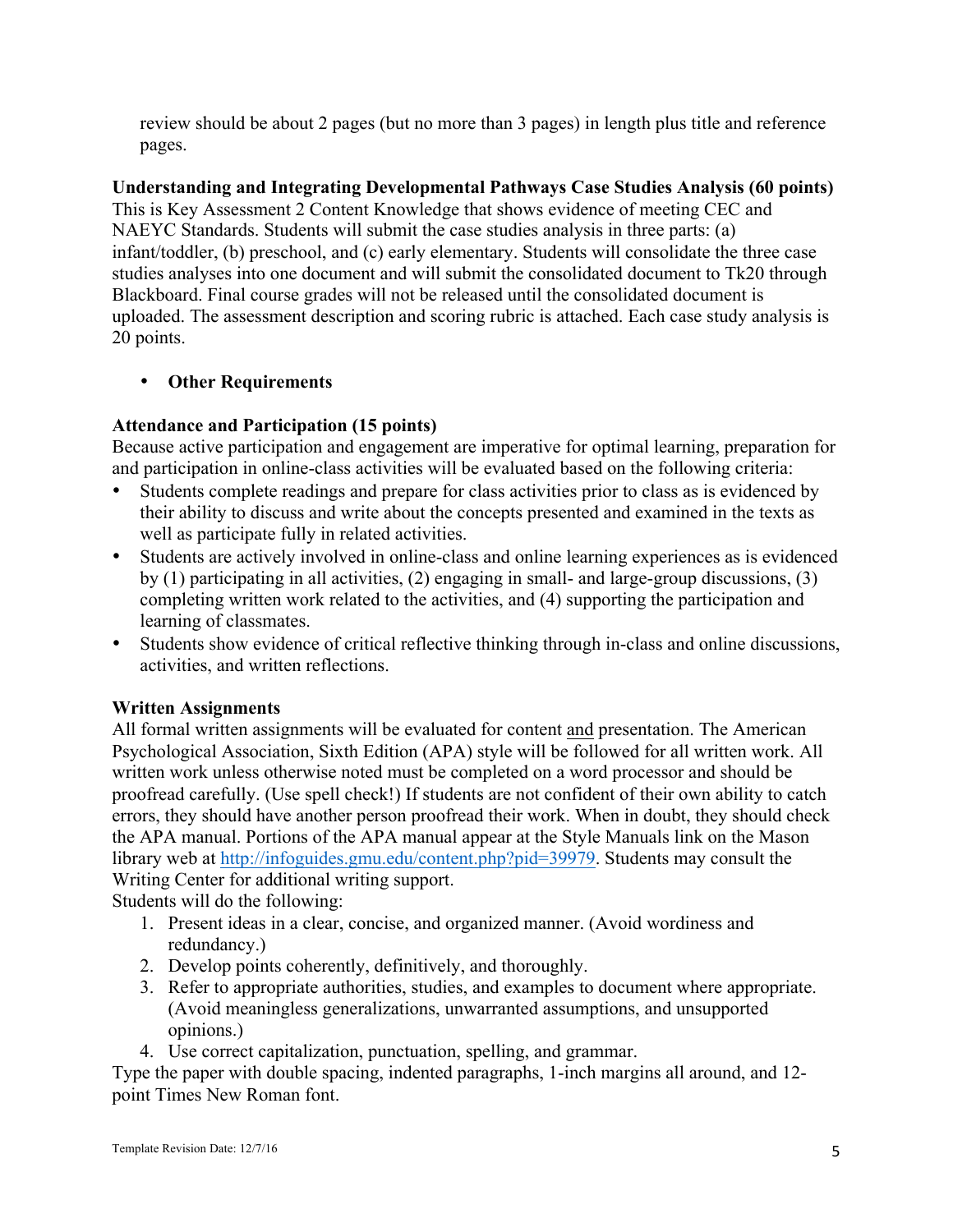# • **Grading**

 $A = 95-100$   $A = 90-94$   $B = 87-89$   $B = 83-86$   $B = 80-82$   $C = 70-79$   $F = 70$ 

All CEHD undergraduate and graduate students are held to the university grading policies as described in the Academic Policies section of the current catalog, which can be accessed at http://catalog.gmu.edu. Those students enrolled in a CEHD Licensure Graduate Certificate program, however, must earn a B- or better in all licensure coursework. A degree-seeking graduate student will be dismissed after accumulating grades of F in two courses or 9 credits of unsatisfactory grades (C or F) in graduate courses. A 3.0 grade point average is required for completion of the graduate degree.

## **Professional Dispositions**

Students are expected to exhibit professional behaviors and dispositions at all times.

| <b>Session</b> | <b>Topic</b>                                             | <b>Assignments Due</b>                                                      |
|----------------|----------------------------------------------------------|-----------------------------------------------------------------------------|
| #1: Jan. 23    | Orientation, syllabus;<br>The study of human development | Chapter 1                                                                   |
|                |                                                          |                                                                             |
| #2: Jan. $30$  | Developmental theories<br><b>Biocultural foundations</b> | Chapter 2                                                                   |
| $#3$ : Feb. 6  | Prenatal development and birth                           | Chapter 3                                                                   |
| #4: Feb. 13    | The first three months                                   | Chapter 4<br><b>Developmental Theory Paper Post to BB</b><br><b>Feb. 19</b> |
| #5: Feb. 20    | Infancy: Physical $&$ cognitive<br>Development           | Chapter 5                                                                   |
| #6: Feb. 27    | Infancy: Social & emotional<br>development               | Chapter 6<br><b>Review of journal article: Post to BB</b><br>Mar. 5         |
| #7: Mar. $6$   | Language acquisition                                     | Chapter 7                                                                   |
| #8: Mar. 13    | <b>SPRING BREAK</b>                                      | <b>NO ASSIGNMENTS DUE</b>                                                   |
| #9: Mar. 20    | Early Childhood: Physical and<br>cognitive development   | Chapter 8<br>Due to Bb-Case Studies Anaysis-1:<br><b>Infant/Toddler</b>     |
| #10: Mar. 27   | Early Childhood: Social and<br>emotional development     | Chapter 9                                                                   |

# **Class Schedule**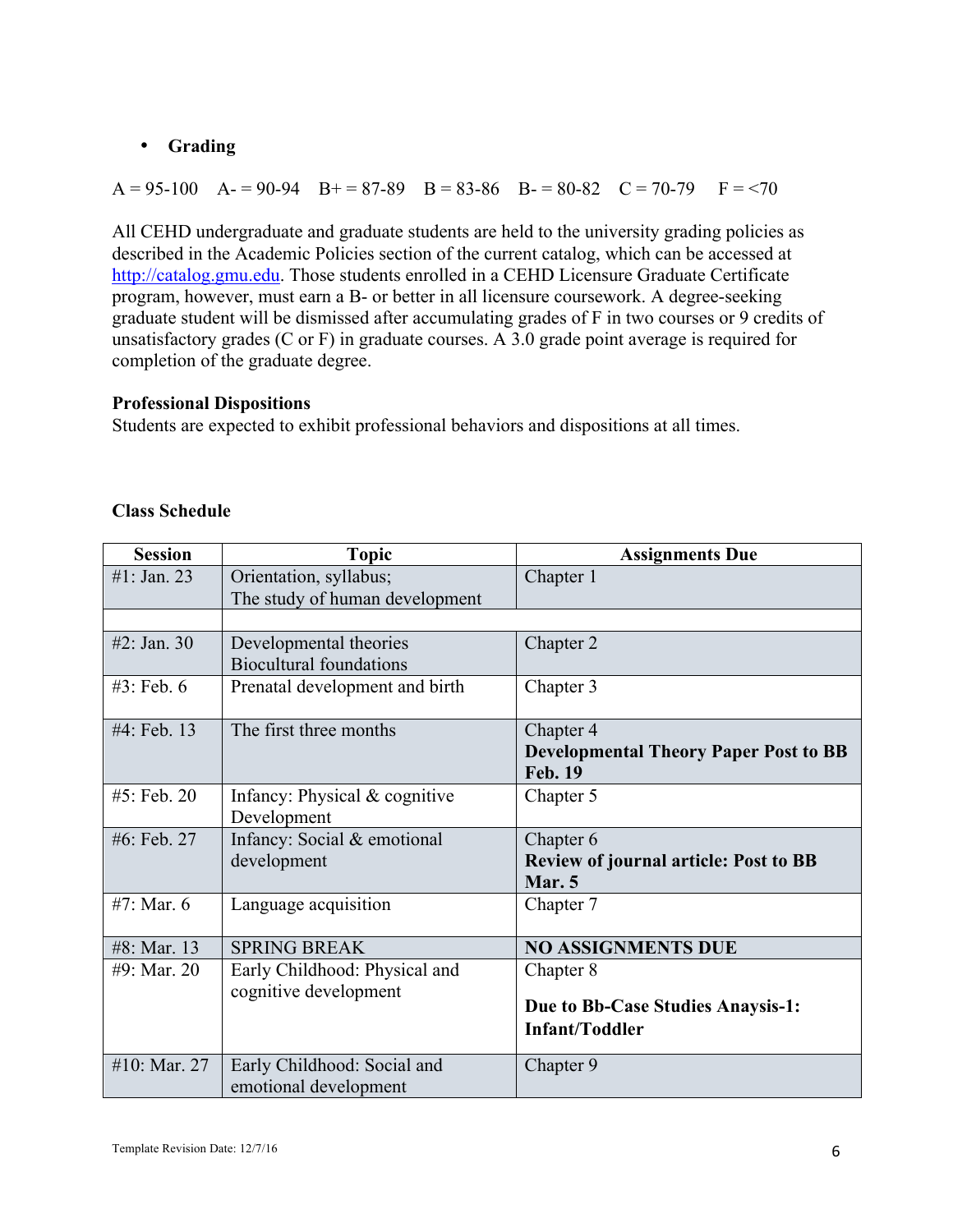| #11: Apr. 3  | Cultural contexts of development                                     | Chapter 10<br><b>Revision of Case Studies Analysis -1:</b><br>Submit via email                                                |
|--------------|----------------------------------------------------------------------|-------------------------------------------------------------------------------------------------------------------------------|
| #12: Apr. 10 | Middle Childhood: Physical &<br>cognitive development                | Chapter 11<br>Due to Bb-Case Studies Anaysis-2:<br><b>Preschool</b>                                                           |
|              |                                                                      |                                                                                                                               |
| #13: Apr. 17 | School as a content for development                                  | Chapter 12                                                                                                                    |
| #14: Apr. 24 | Middle Childhood: Social &<br>emotional development                  | Chapter 13<br><b>Revision of Case Studies Analysis-2:</b><br>Submit via email                                                 |
| #15: May 1   | Adolescence: Physical, cognitive,<br>social, & emotional development | Chapters 14-15                                                                                                                |
| #16: May 8   | Reading Days: No Online Class                                        |                                                                                                                               |
| #17: May 15  | No Online Class: Finals Week                                         | Due to Bb-Case Studies Analysis-3:<br><b>Early Elementary</b><br>Due to Tk20 on Bb-Full Case Studies<br><b>Analysis Paper</b> |

Note: Faculty reserves the right to alter the schedule as necessary, with notification to students.

# **Core Values Commitment**

The College of Education and Human Development is committed to collaboration, ethical leadership, innovation, research-based practice, and social justice. Students are expected to adhere to these principles: http://cehd.gmu.edu/values/.

# **GMU Policies and Resources for Students**

*Policies*

- Students must adhere to the guidelines of the Mason Honor Code (see http://oai.gmu.edu/the-mason-honor-code/).
- Students must follow the university policy for Responsible Use of Computing (see http://universitypolicy.gmu.edu/policies/responsible-use-of-computing/).